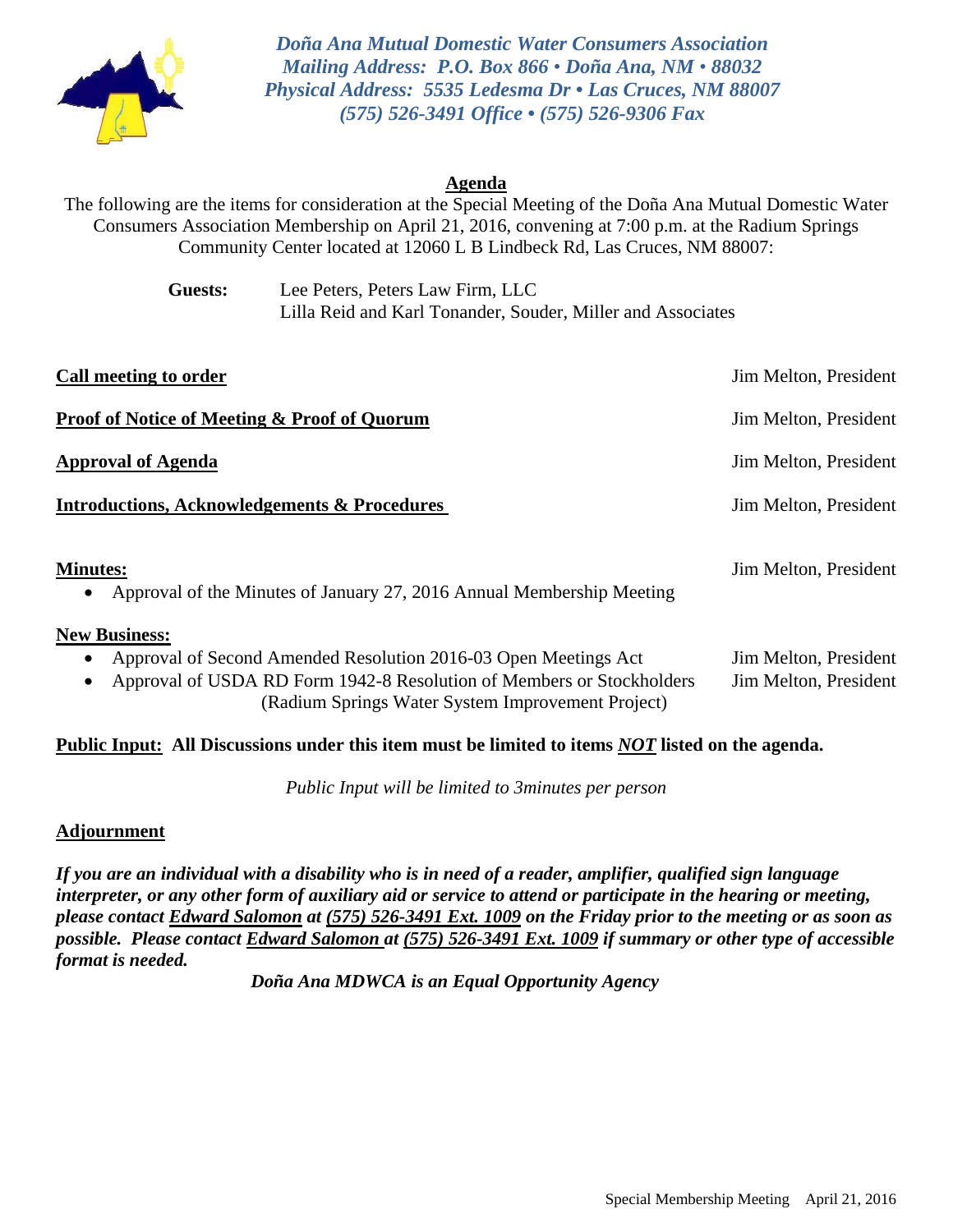

*Doña Ana Mutual Domestic Water Consumers Association Mailing Address: P.O. Box 866 • Doña Ana, NM • 88032 Physical Address: 5535 Ledesma Dr. • Las Cruces, NM 88007 (575) 526-3491 Office • (575) 526-9306 Fax*

The following are the minutes of the regularly scheduled Annual Meeting of the Doña Ana Mutual Domestic Water Consumers Association Membership March 30, 2016 convened 6:30PM at the Doña Ana Elementary School located at 5551 Camino De Flores, Las Cruces, NM 88007:

*The meeting was originally scheduled for January 27, 2016 but quorum was not present therefore, the meeting was recessed. The meeting was reconvened on March 30, 2016 at 7:00 pm.* 

# **Call Meeting to Order**

Mr. James F. Melton called the meeting to order at 7:02 P.M. after verifying that a quorum was present.

# **Proof of Notice of Meeting & Proof of Quorum**

Mr. Melton asked Mrs. Horton to confirm that we have proof of notice and proof of quorum. Mrs. Horton confirmed the proof of notice and stated that there were 45 Association Members present.

# **Approval of Agenda**

Mr. Ball moved to approve the January 27, 2016 Regular Annual Membership Meeting Agenda as presented; the motion was seconded by Mr. Butler. Mr. Melton called for discussion of the motion. Mr. Melton called for a voice vote; and the motion was approved unanimously by the Association.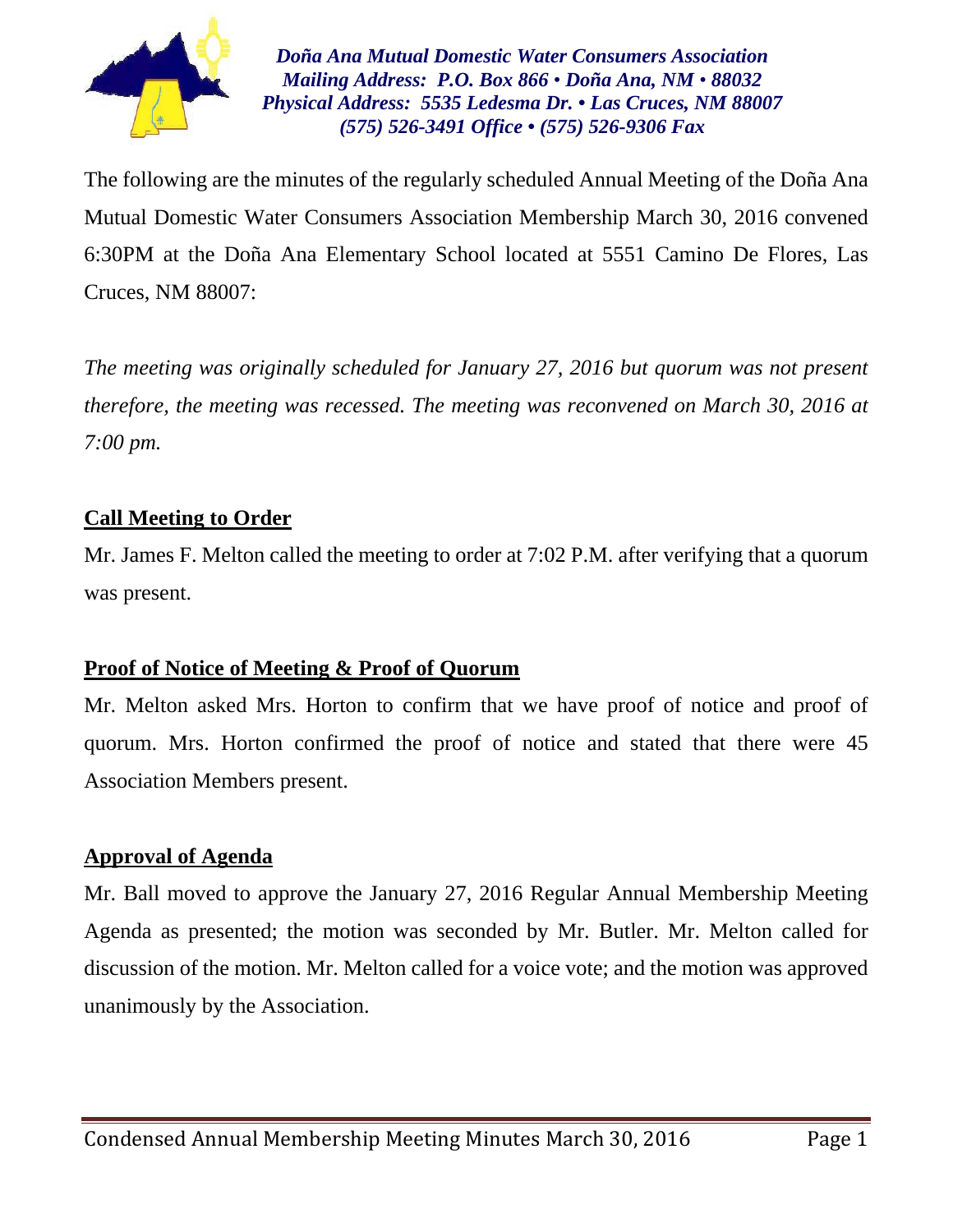# **Introductions, Acknowledgements & Procedures**

Mr. Melton introduced the Board of Directors, and Guest Presenters.

Mr. Melton went over the procedures for the Meeting so that everything runs smoothly and the meeting is recorded as accurately as possible. Mr. Melton stated that if anyone would like to speak they should come up to the podium, speak in to the microphone, state their full name and state their issue.

## **Minutes**

Mr. Ball moved to approve the minutes of the March 31, 2015 Annual Membership Meeting; the motion was seconded by Mr. Hayhoe. Mr. Melton called for discussion of the motion. Mr. Ball noted a typo on page one. Mr. Melton directed the Association Members to take their pink ballot they were issued and mark them; once complete give the ballots to Edward. The motion carried by ballot vote 43-2-1.

Mr. Hayhoe updated the membership that all 213 fire hydrants in the Picahco Hills Area have been tested and four were found to be bad, but they have been replaced.

Mr. Ball questioned why the membership votes by ballot rather than by voice vote.

Mr. Melton stated in the past there had been concerns with non-members voting. However, he stated if no one has any objection the membership could vote on the next motion by a show of green ballots. There were no objections voiced.

## **New Business**

Mr. Ball moved to approve the Open Meetings Act Resolution #2016-01 as presented; the Motion was seconded by Ms. Richardson. Mr. Melton called for discussion of the motion.

Condensed Annual Membership Meeting Minutes March 30, 2016 Page 2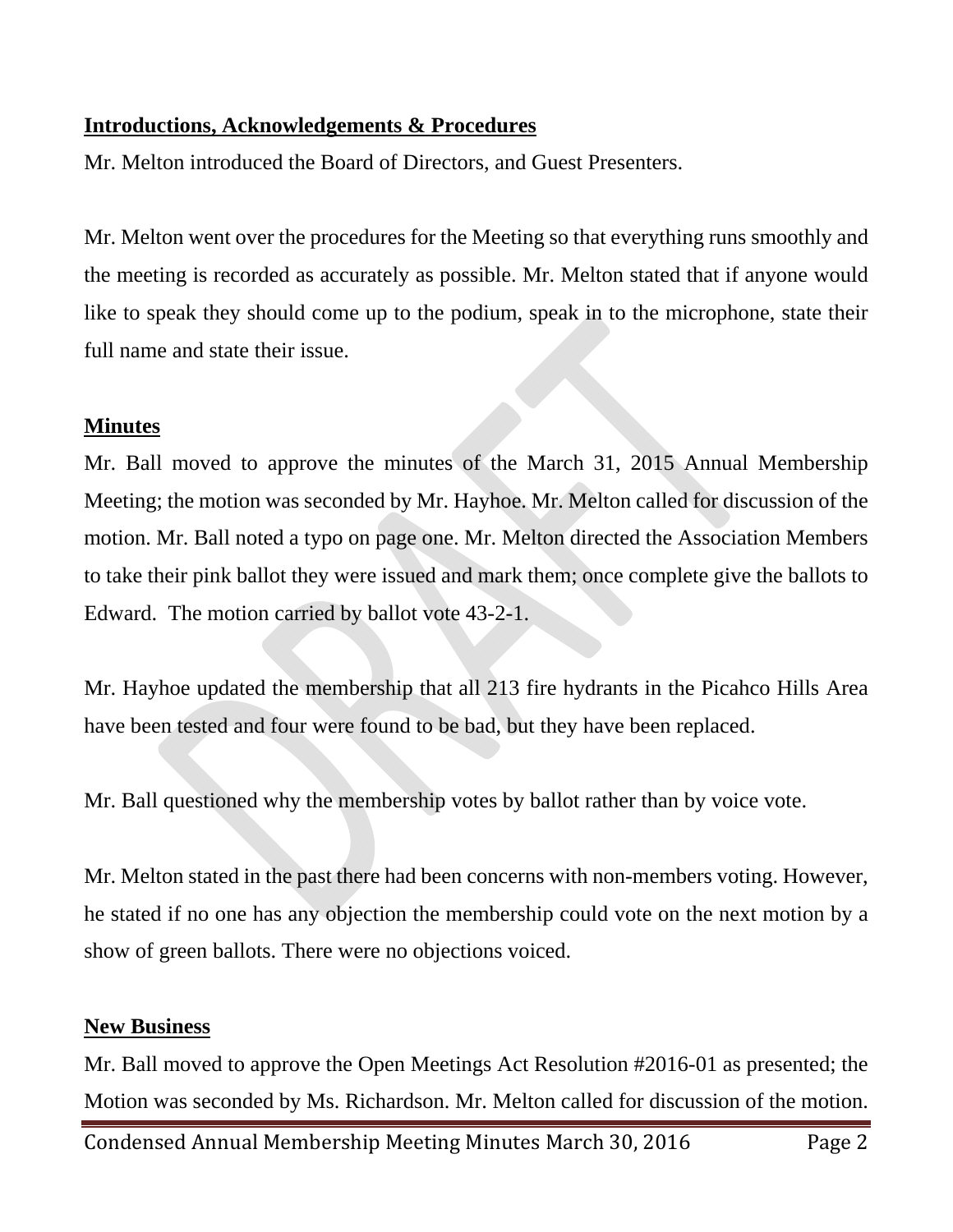Mr. Melton directed the Association Members to raise their green ballots for those in favor of the motion. Then asked for those opposed, there were no members opposed. The motion carried unanimously.

## **Reports**

Mr. Melton discussed the national level conference that several staff members attended and a conference that two board members attended. He also briefly discusses the success the Association has had in obtaining funding for system improvements.

He recognized the following staff for years of service with the Association:

 Pete Ortiz – Level 2 Water/Level 1 Wastewater Operator - 15 Years Orlando Parra – Operations Manager – 15 Years Cyndi Shelsea – Lead Custom Service Representative – 15 Years Joe Martinez – Operations Support Specialist – 1 Year

Litigation- Mr. Peters went over the three (3) cases that had been litigated in the past couple of years. The Association is waiting on a decision in two of the cases.

**Engineering**- Mrs. Reid discussed all of the projects that were in the works for improvement to the Doña Ana MDWCA infrastructure.

**Executive Director**- Mrs. Horton gave a financial update and discussed the FY 15 audit. She also discussed the current state and federal funding that is being used for the projects discussed by Ms. Reid. Mrs. Horton also discussed the upcoming Earth Day Ceremony that will be held at Radium Springs Community Center.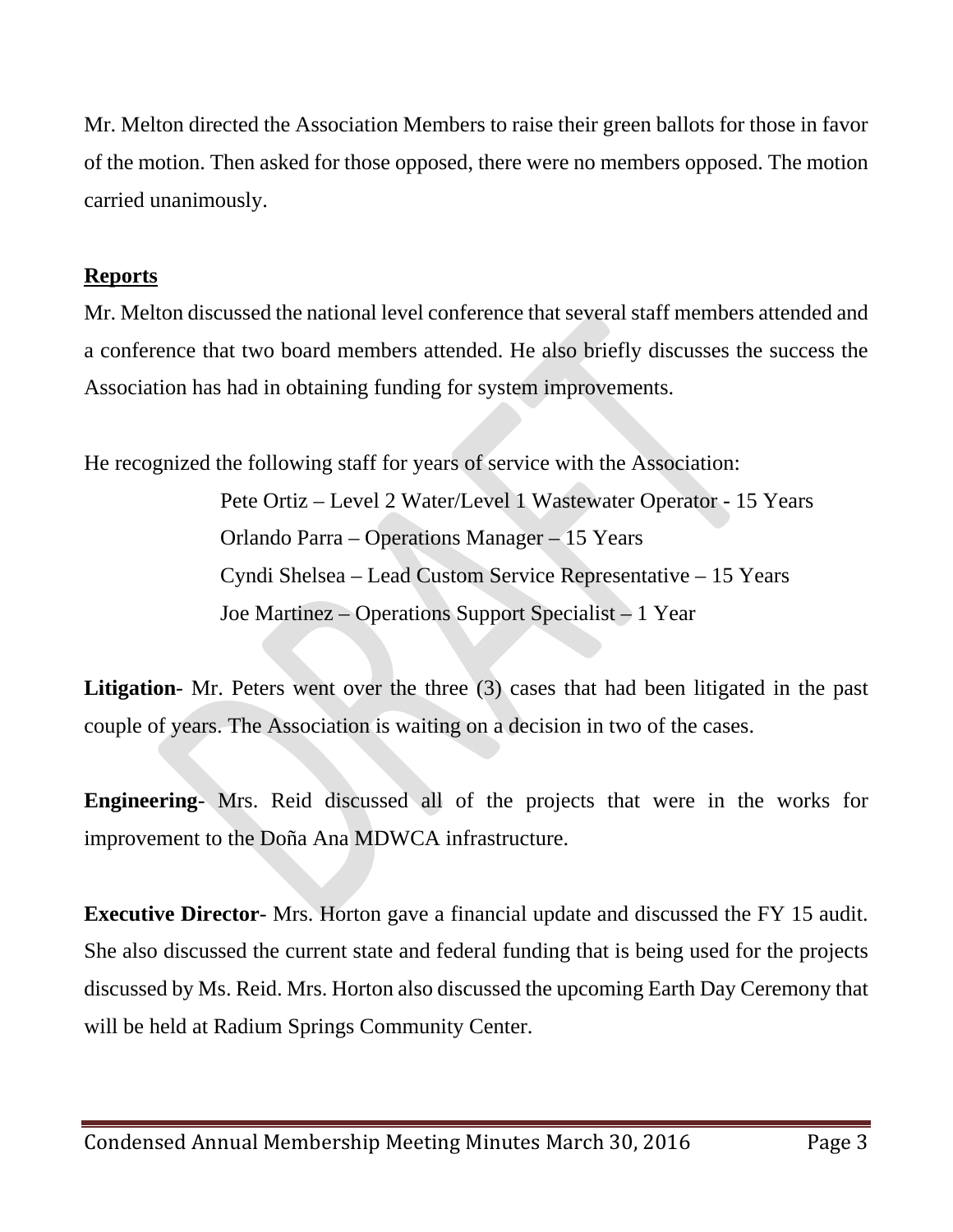# **Public Input**

Mr. Hayhoe asked for a status update for the current rate review being conducted by Carl Brown. He also asked if the plan is to have the new rates in place by July  $1<sup>st</sup>$ ? Mr. Melton stated that the board will be holding three public meetings to discuss the rate review with the membership. He confirmed that plan is to have it in place by the start of the fiscal year, July 1st.

Mr. Hayhoe also inquired if the new rates are not in place for the start of the fiscal year will the Association still change the round off and extend the billing period. Mr. Melton stated yes we would.

Ms. Tatum complimented the staff on how they handled her account regarding a leak that she had.

Mr. Hayhoe asked about the status of the updates to the Articles of Incorporation and By-Laws. Mr. Melton stated that they are diligently working on completing the updates.

## **Adjournment**

Mr. Ball moved to adjourn at 8:08 P.M.; the motion was seconded by Ms. Richardson. Mr. Melton called for discussion of the motion. Mr. Melton called for a voice vote on the motion; the motion was carried by majority vote to adjourn.

 $\frac{1}{2}$  ,  $\frac{1}{2}$  ,  $\frac{1}{2}$  ,  $\frac{1}{2}$  ,  $\frac{1}{2}$  ,  $\frac{1}{2}$  ,  $\frac{1}{2}$  ,  $\frac{1}{2}$  ,  $\frac{1}{2}$  ,  $\frac{1}{2}$  ,  $\frac{1}{2}$  ,  $\frac{1}{2}$  ,  $\frac{1}{2}$  ,  $\frac{1}{2}$  ,  $\frac{1}{2}$  ,  $\frac{1}{2}$  ,  $\frac{1}{2}$  ,  $\frac{1}{2}$  ,  $\frac{1$ 

Mr. Kurt Anderson Date

Secretary/ Treasurer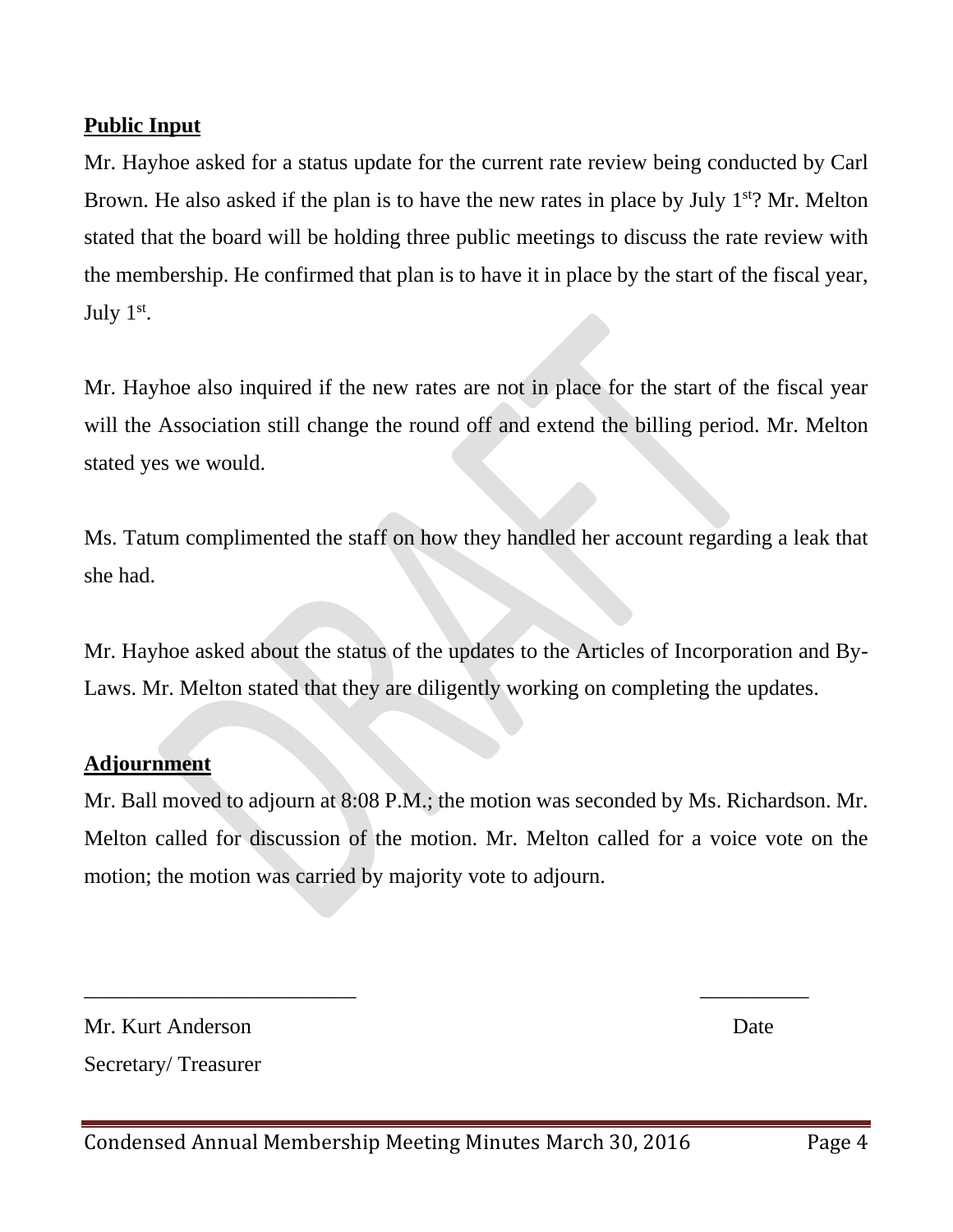

Doña Ana Mutual Domestic Water Consumers Association Mailing Address: P.O. Box 866 · Doña Ana, NM · 88032 Physical Address: 5535 Ledesma Dr · Las Cruces, NM 88007 (575) 526-3491 Office · (575) 526-9306 Fax

#### **SECOND AMENDED RESOLUTION 2016 - 03 OPEN MEETINGS ACT COMPLIANCE**

## The Doña Ana Mutual Domestic Water Consumers Association of Doña Ana County of the State of New Mexico

WHEREAS, the Doña Ana Mutual Domestic Water Consumers Association's Board of Directors met in regular session at 5535 Ledesma Drive, Doña Ana, New Mexico on February 9, 2016, at 9:00 a.m. as required by law; and

WHEREAS, Section 10-15-1(B) of the Open Meetings Act (NMSA 1978, Sections 10-5-1 to 4) states that, except as may be otherwise provided in the Constitution or the provisions of the Open Meetings Act, all meetings of a quorum of members of any Board, council, commission, administrative adjudicatory body or other policymaking body of any state or local public agency held for the purpose of formulating public policy, discussing public business or for the purpose of taking any action within the authority of or the delegated authority of such body, are declared to be public meetings open to the public at all times; and

WHEREAS, any meetings subject to the Open Meetings Act at which the discussion or adoption of any proposed resolution, rule, regulation or formal action occurs shall be held only after reasonable notice to the public; and

WHEREAS, Section 10-15-1(D) of the Open Meetings Act requires the Association to determine annually what constitutes reasonable notice of its public meetings; and

WHEREAS, the Board of Directors adopted its 2016 Open Meetings Act Amended Resolution 2016-01 at its December 21, 2015, meeting, which Resolution references regular Board meetings on the second Tuesday of each month;

WHEREAS, the Board of Directors at its January 26, 2016, meeting decided to hold regular Board meetings on the first and third Thursdays of each month, beginning in March 2016;

NOW, THEREFORE, BE IT RESOLVED by the Board of Directors that:

- 1. All meetings shall be held at 5535 Ledesma Drive, Doña Ana, New Mexico at 9 a.m. or as indicated in the meeting notice.
- 2. Unless otherwise specified, regular meetings of the Board of Directors shall be held twice each month on the first and third Thursdays. The notice of the meeting and the agenda will be available from Doña Ana MDWCA staff at the address above and posted on the Association website at least seventy-two (72) hours prior to the meeting.
- 3. For any other meeting of the Board of Directors or any rescheduled regular meeting, with the exception of a Special or an Emergency meeting, notice shall be posted at least ten (10) days in advance of the meeting date. The notice of the meeting and the agenda shall be available to the public at least seventy-two (72) hours before the meeting and will be posted on the Association's website.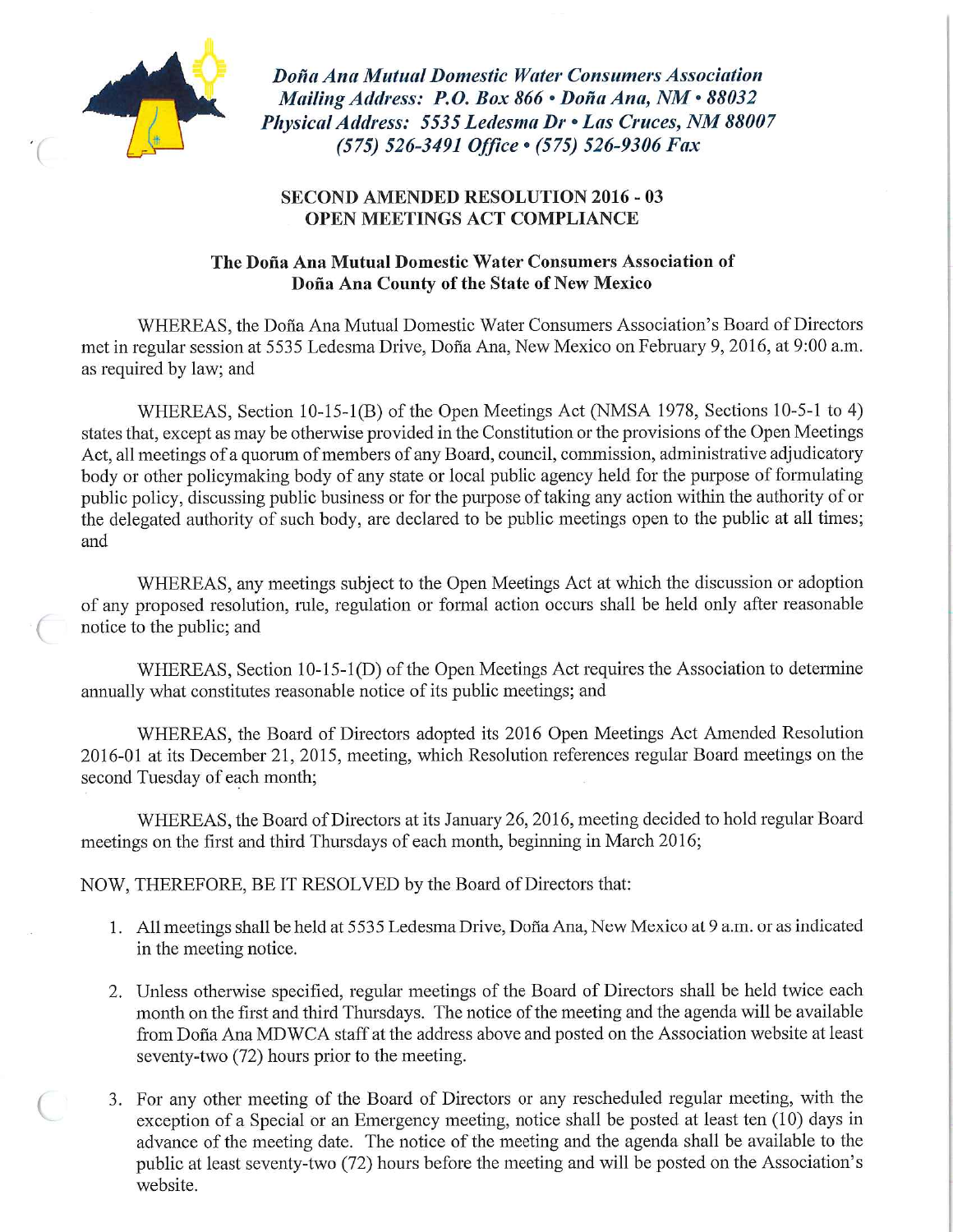- 4. Special Meetings may be called by the Chairman or a majority of the Board of Directors upon three (3) days' notice. The notice shall include an agenda for the meeting or information on how members of the public may obtain a copy of the agenda. The notice of the meeting and the agenda shall be available to the public at least seventy-two (72) hours before any special meeting and will be posted on the Association's website.
- 5. Emergency meetings will be called only under unforeseen circumstances that demand immediate action to protect persons or property from likely injury or damage or to protect the Association from substantial financial loss that is likely to occur.
- 6. For the purposes of regular meetings described in paragraph 2 of this resolution, notice requirements are met if notice of the date, time, place and information on how members of the public may obtain a copy of the agenda is posted on the Association's website and in the following locations:

Doña Ana MDWCA Office Bulletin Board.

7. For the purposes of special meetings and emergency meetings described in paragraphs 4 and 5 of this resolution, notice requirements are met if notice of the date, time, place and information on how members of the public may obtain a copy of the agenda is posted on the Association's website and in the following locations:

Doña Ana MDWCA Office Bulletin Board.

- 8. For the purpose of the Annual Membership Meeting, notice requirements are met if notice of the date, time, place and the agenda is provided to the local newspapers of general circulation, and by direct mail to the membership.
- 9. For all meetings, written notice will be provided to those newspapers of general circulation and broadcast stations licensed by the Federal Communications Commission that have made a written request for notice of public meetings.
- 10. In addition to the information specified above, all notices shall include the following language:

If you are an individual with a disability who is in need of a reader, amplifier, qualified sign language interpreter, if summary or other type of accessible format is needed, or any other form of auxiliary aid or service to attend or participate in the hearing or meeting, please contact Jennifer Horton at (575) 526-3491 on the Friday prior to the meeting or as soon as possible.

- 11. The Board of Directors may close a meeting to the public only if the subject matter of such discussion or action is exempted from the open meeting requirement under Section 10-15-1(H) of the Open Meetings Act.
	- If any meeting is closed during an open meeting, such closure shall be approved by a  $(a)$ majority vote of a quorum of the Board of Directors taken during the open meeting. The authority for the closed meeting and the subjects to be discussed shall be stated with reasonable specificity in the motion to close and the vote of each individual member on the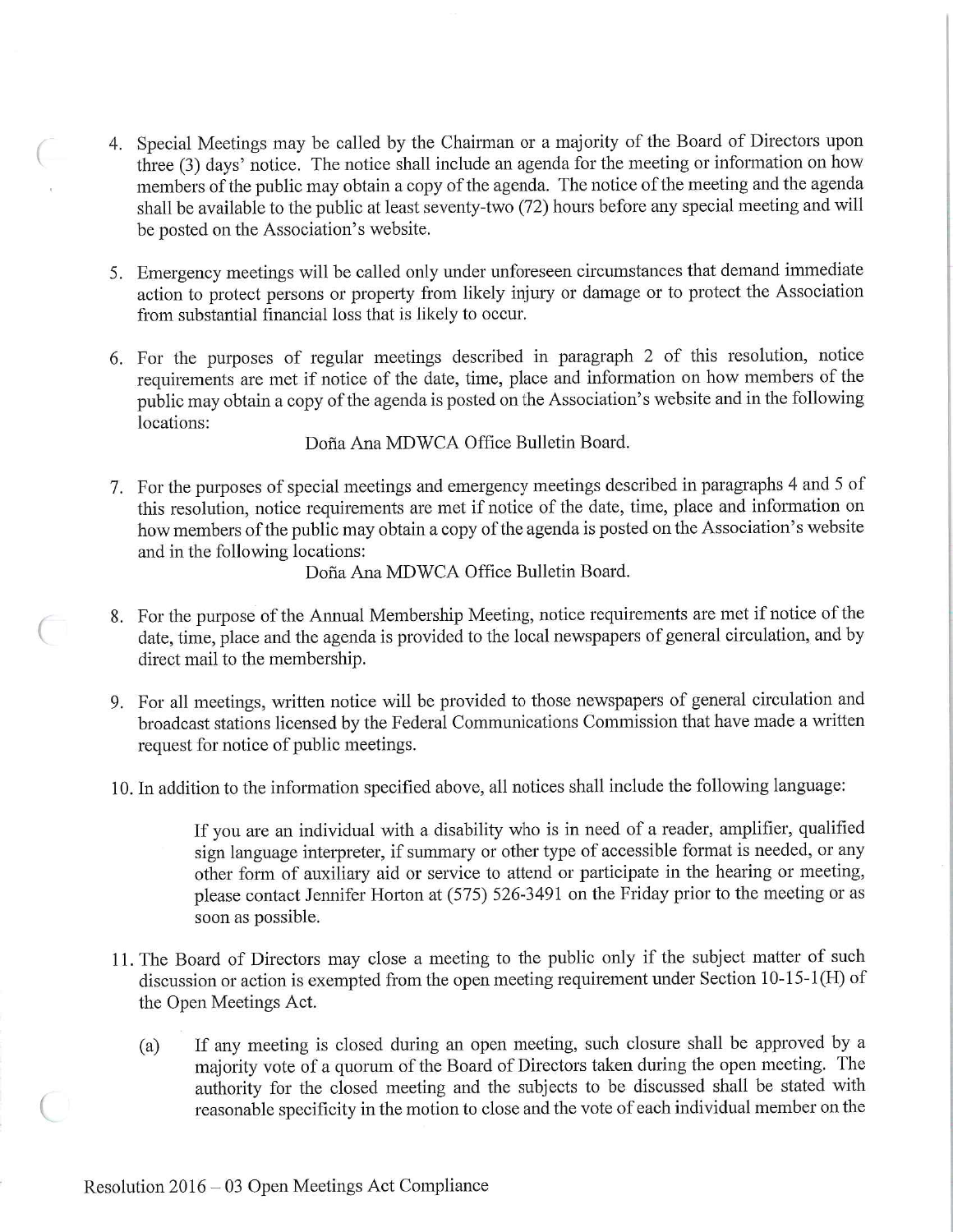motion to close shall be recorded in the minutes. Only those subjects specified in the motion may be discussed in the closed meeting.

- If a closed meeting is to be conducted when the Board of Directors is not in an open  $(b)$ meeting, the closed meeting shall not be held until public notice, appropriate under the circumstances, stating the specific provision of law authorizing the closed meeting and the subjects to be discussed with reasonable specificity, is given to the members and to the general public.
- Following completion of any closed meeting, the minutes of the open meeting that was  $(c)$ closed, or the minutes of the next open meeting if the closed meeting was separately scheduled, shall state whether the matters discussed in the closed meeting were limited only to those specified in the motion or notice for the closure.
- Except as provided in Section 10-15-1(H) of the Open Meetings Act, any action taken as a  $(d)$ result of discussions in a closed meeting shall be made by vote of the Board of Directors in an open public meeting.
- 12. This Second Amended Resolution 2016-03 is effective February 29, 2016.

PASSED by the Doña Ana Mutual Domestic Water Consumers Association's Board of Directors, this 9th day of February, 2016.

Jim Melton, President of the Board of Directors

ATTEST:

Kurt Anderson, Secretary/Treasurer